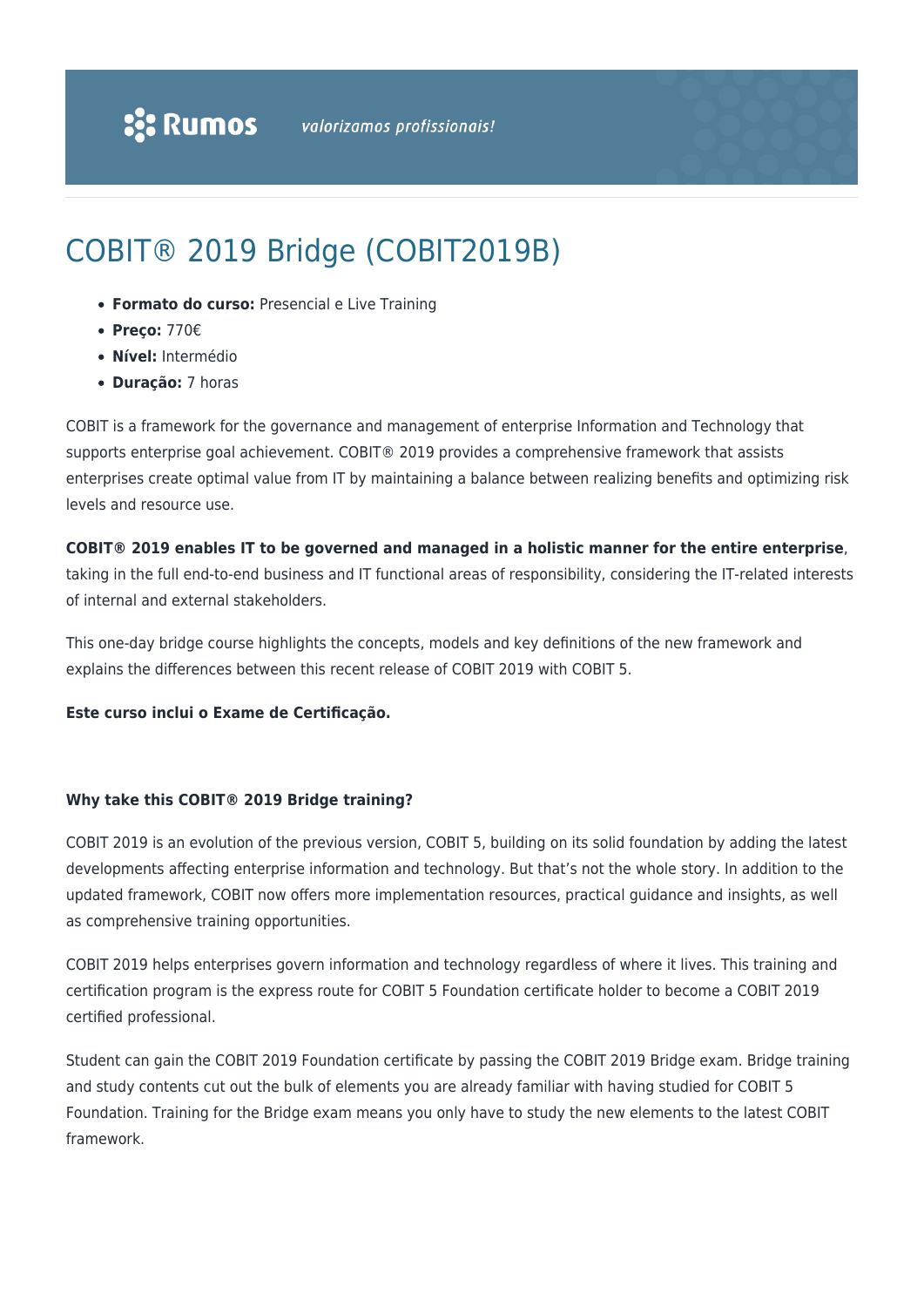#### **Major differences with COBIT® 5**

- COBIT 2019 has a fully elaborated conceptual model
	- All concepts used in the Framework
	- Relationships between the concepts
- The conceptual model exists as an UML model
	- The conceptual model facilitates
	- Consistency when developing new contents
- Automated solutions development for Governance of Enterprise I&T
- The generic enabler model has been removed from the Framework
	- $\circ$  Similar structures will still be part of the COBIT conceptual model, but will remain hidden and hence make COBIT look less complex
- The detailed 'Enabler Guidance' has also been removed, further simplifying COBIT
- Process Goals have been removed
	- $\circ$  Their role is taken over by the process practice statements
- The COBIT 5 PAM and the ISO15504 (now ISO33000) based process capability assessment model have been replaced by a CMMI inspired capability model
	- Note: those who want to keep using that model can do so, but there is no separate PAM publication provided with COBIT 2019
	- Enablers' have been renamed 'Components of the Governance System', better expressing what they are The COBIT Principles for Governance Systems and for Governance
- Frameworks have been renamed and changed
- 'IT Related Goals' have been renamed to 'Alignment Goals'
- The structure of the 'process' guidance, now structured as 'Governance/Management Objectives', with process guidance being (only) part of it, complemented with other governance components
	- The Goals Cascade
- Process related guidance (practices and activities) for most processes
- Standards cross-referencing
- COBIT Implementation Guide has been updated to work in conjunction with the Design Guide
- The COBIT Reference Model now contains 40 governance management objectives [processes] instead of 37 processes in COBIT 5
- I&T Related Risk Scenarios
	- The Governance and Management Objectives concept
- 3 additional Management Objectives
	- APO14 Managed Data
	- BAI11 Managed Projects
	- MEA04 Managed Assurance
- The Focus Area concept, making COBIT flexible and more practical
- The Design Factor concept, allowing to build better tailored governance systems
- Process Capability Assessment based on the CMMI approach, process activites assigned a capability level